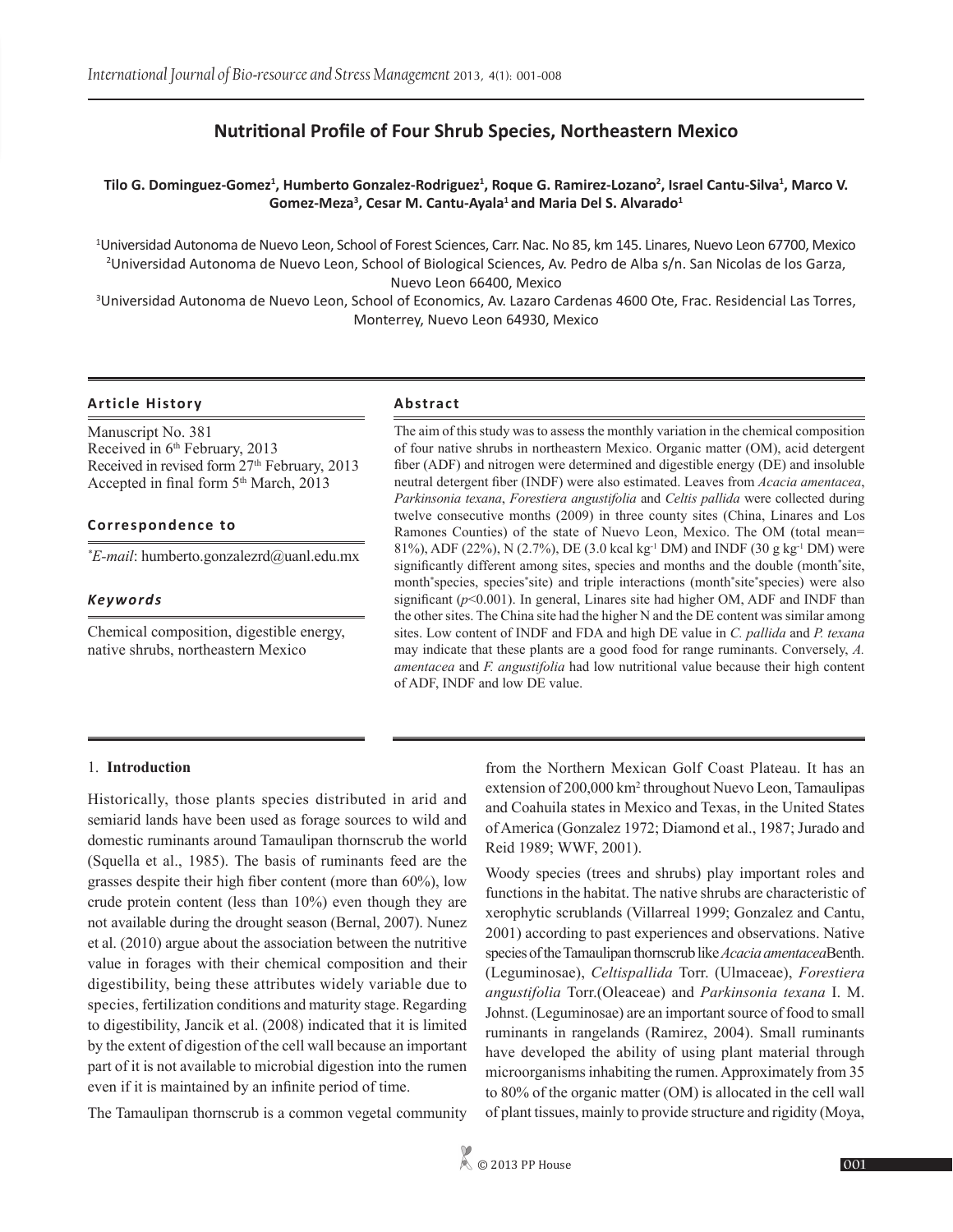2002). Guerrero (2008) studied native forages from north of Mexico and found high values of organic matter content in trees (93 to 95%), shrubs (80 to 94%), forbs (86 to 93%), cacti (68 to 71%) and reproductive structures (flowers, fruits and pods in the order of 79 to 94%). Ramirez and Gonzalez (2010) assessed the organic matter digestibility in 32 forage species and observed digestibility figures of 53% in shrubs, 70% in forbs and 44% in grasses. The authors concluded that some of these shrubs belong to the Fabaceae family and because of their high digestibility, they should be incorporated into feed systems in the production of small ruminant. Besides, these plants also contribute to the environment providing nitrogen to soil. Furthermore, these species have the advantage as food sources because they show green foliage through most part of the year and also they provide high values of crude protein while forbs and grasses are available only during the rainfall season (Moya, 2002). The region of Tamaulipan thornscrub offers an opportunity to investigate the nutritive value of native plant species and is an important tool to manage natural resources. The aim of this study was to assess the monthly variation in the chemical composition of four native shrubs species in northeastern Mexico.

#### 2. **Materials and Methods**

#### *2.1. Sites of study*

This study was carried out at three sampling sites situated in the state of Nuevo Leon, northeastern Mexico. The first site was located at *El Abuelo* Ranch in Los Ramones County (25º40' N; 99º27' W) with an elevation of 200 m and a surface of 100 ha. The climate is semiarid with warm summer. The annual mean temperature is 22 ºC and an annual mean precipitation of 700 mm. The second site was located at "Zaragoza" Ranch in China County (25º31'N; 99º16'W). It has an elevation of 200 m and a surface 300 ha. The weather is dry and warm through the year. The annual temperature and precipitation is 22 °C and 500 mm, respectively. The third site was located in the Campus of the School of Forest Sciences, Universidad Autonoma de Nuevo Leon (24º47'N; 99º32' W) located at Linares County with 500 ha and an elevation of 370 m. The annual precipitation of the region is 800 mm with an annual mean temperature of 22.3 ºC (Reid et al., 1990), temperatures of 45 ºC are common during summer (Gonzalez et al., 2004). In general, the three sampling sites are under a similar climatic pattern where similar peaks of maximum rainfall are shown during May, June and September. The main type of vegetation of the area is known as the Tamaulipan thornscrub or Subtropical Thornscrub Woodlands (SPP-INEGI, 1986). The most abundant species are *Helietta parvifolia, Diospyros palmeri, Prosopis laevigata, Acacia amentacea, A. farnesiana, A. greggii, A. berlandieri, Cordia boissieri, Fraxinus greggii, Forestiera angustifolia, Havardia pallens,* 

*Ebenopsis ebano, Leucophyllum texanum* and *Guaiacum angustifolium,* among others (Alanis et al., 1996). Dominant soils are deep, dark-gray, lime-gray, lime-clay Vertisols, with montmorillonite, which shrink and swell noticeably in response to changes in soil moisture content (INEGI, 2002). During this study, annual precipitation and mean temperature were: 205 mm and 23.7 °C; 249 mm and 24.1 °C and 570 mm, 22.8 °C in sites 1, 2 and 3, respectively.

The shrub species such as *Acacia amentacea* D.C. (Leguminosae), *Celtispallida* Torr. (Ulmaceae) *Forestiera angustifolia* Torr. (Oleaceae) and *Parkinsonia texana* I.M. Johnst. *Varmacra*(Leguminosae) are part of the native vegetation of the northeastern Mexico and the subtropical savanna ecosystems of southern Texas, USA (Everittet al., 2002) and are consumed by grazing ruminants (Ramirez, 2009).

# *2.2. Sampling*

Representative and undisturbed experimental plots (50 m x 50 m) were established in each site. Collection of mature leaves were undertaken (800 g) at browsing height (1.0 to 1.5 m) from five of the most representative individual plants, randomly selected (Montgomery, 2004) of *A. amentacea, P. texana*, *F. angustifolia* and *C. pallida*. Monthly samples were collected from January to December 2009.

# *2.3. Chemical analyses*

Partial dry matter (DM) was established by drying samples in an oven at 55 °C during 72 h, then grounded in a Thomas Willey mill (Thomas Scientific Apparatus, Model 3383) using a Nº 60 (1 mm x 1 mm) mesh. The milled material was stocked in labeled plastic recipients for further analyses. By triplicate, samples were analyzed for Organic Matter (OM) according AOAC (1995); percentage of nitrogen were calculated by micro Kjeldahl (AOAC, 1997) and finally the ADF content was determined through a fiber analyzer ANKOM<sup>200</sup> according to the procedures described by Van Soest et al. (1991).

Although the value of accurate digestibility data is unbiased, obtaining actual data is time consuming, expensive, and requires large amounts of the forage samples that was not feasible in this study then dry matter digestibility (DMD,%) was estimated using the formula developed by Oddy et al. (1983): DMD=83.58-0.824 ADF%+2.626 N%. Dry matter digestibility values were used to estimate digestible energy (DE, kcal kg-1 DM) using the regression equation reported by Fonnesbeck et al. (1984): DE =  $0.27+0.0428$  (DMD, %). The insoluble neutral detergent fiber (INDF, g kg<sup>-1</sup> DM) was calculated from the equation developed by Jancik et al.  $(2008)$ : INDF = -86.98+1.542 (NDF)+31.63 (ADL). Values of the variables DMD, NDF and ADL were taken from Dominguez et al. (2011). The results obtained in the chemical composition of the plant species were corrected on dry basis and expressed in (%).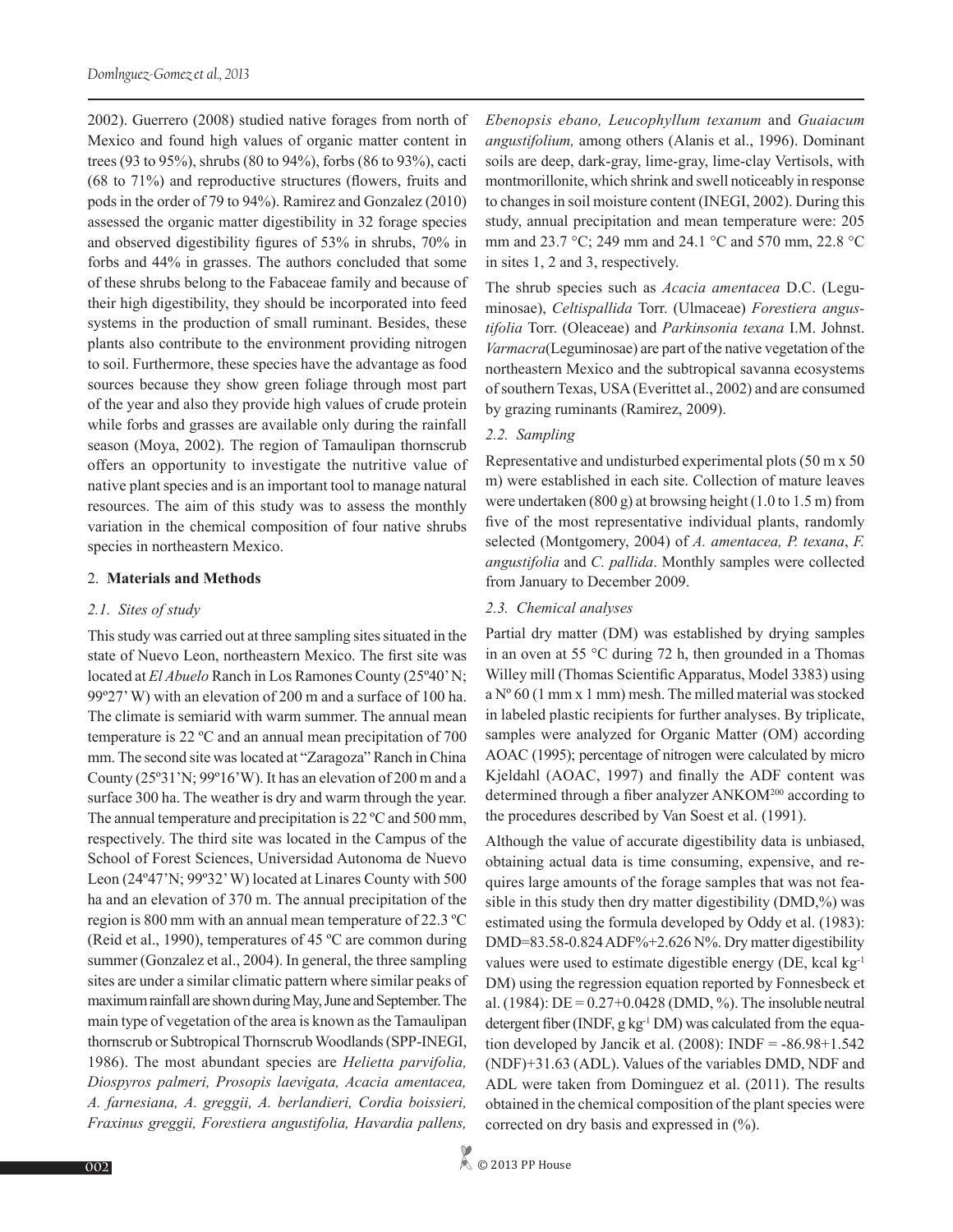# *2.4. Statistical analyses*

Statistical analyses (analyses of variance and mean comparison of foliar chemical composition) corresponding to each sampling date and site of study were carried out by using the SPSS software for Windows version 13 (SPSS, 2004). Data of each variable were analyzed according to one way analysis of variance with three repetitions using a tri-factorial arrangement experiment, considering the factors as follows: sites (3), months (12) and shrub species (4). The *w* Tukey procedure test was employed for multiple mean comparison with a probability level of *p*=0.05. These procedures were carried out according to Steel and Torrie (1980).

# 3. **Results and Discussion**

The OM, ADF, N, DE and INDF were significantly different among sites, species and months and also the double and triple interactions  $(p=0.001)$  were also significant (Tables 1 to 5).

# *3.1. Organic matter content*

The species at Linares site acquired the highest content of organic matter, followed by China and Los Ramones. Maximum (94%) and minimum (60%) values in OM content were observed *Forestiera angustifolia* in China and Los Ramones, respectively, during November and December (Table 1). The results of this study are similar to those found by Moya (2002) and Foroughbakhch et al. (2007) in native shrubs from northeast

Mexico. In addition, the results of this research are similar to those reported by Kazemi et al. (2012) in six forage species from northeast Iran, but different to those results observed in ten shrubs from northeast Mexico (Ramirez, 2003).

# *3.2. ADF content*

The species from Linares site showed the highest content of ADF followed by China and Los Ramones. *A. amentacea* had the highest contents of ADF during April in the three study sites, with an average of 47% (Table 2). The lowest content was observed in *C. pallida* (10%) in China and Linares during February, but in Los Ramones was *P. texana* with the lowest content of ADF (13%) during July. The present results are similar to those reported by Moya (2002), Foroughbakhch et al. (2007) and Alvarado et al. (2012). In contrast, the values observed in this research are higher than those reported by Sultan et al. (2008, 2009, 2010) when they studied shrubs and forbs in northeast Pakistan. The high ADF content in *A. amentacea* in this study could be associated to higher temperatures registered in the three sites since it has been documented that high temperatures increase the syntheses of ADF (Nelson and Moser, 1994). The maturity of plants have been positively correlated with ADF content (Minson, 1990) and negatively correlated with protein content (Parissi et al., 2005; Gonzalez et al., 2011). Lopez et al. (2008) indicated that those species with high content of ADF exhibited low ruminal degradation and high concentration of

| Table 1: Monthly content of organic matter $(\%)$ in four shrub species growing in northeastern Mexico |         |             |              |      |               |      |         |      |                    |             |           |      |    |     |
|--------------------------------------------------------------------------------------------------------|---------|-------------|--------------|------|---------------|------|---------|------|--------------------|-------------|-----------|------|----|-----|
| Month                                                                                                  |         | Mean        | <b>SEM</b>   |      |               |      |         |      |                    |             |           |      |    |     |
|                                                                                                        | China   |             |              |      | Linares       |      |         |      |                    | Los Ramones |           |      |    |     |
|                                                                                                        | a.a.    | c.p.        | f.a.         | p.t. | a.a.          | c.p. | f.a.    | p.t. | a.a.               | c.p.        | f.a.      | p.t. |    |     |
| January                                                                                                | 89      | 75          | 76           | 87   | 87            | 72   | 89      | 89   | 91                 | 72          | 73        | 89   | 83 | 1.4 |
| February                                                                                               | 81      | 69          | 74           | 78   | 77            | 65   | 92      | 83   | 91                 | 72          | 70        | 77   | 77 | 1.6 |
| March                                                                                                  | 84      | 83          | 74           | 83   | 87            | 79   | 93      | 81   | 87                 | 76          | 75        | 86   | 82 | 1.3 |
| April                                                                                                  | 84      | 78          | 91           | 82   | 92            | 81   | 89      | 88   | 78                 | 81          | 73        | 84   | 83 | 1.1 |
| May                                                                                                    | 85      | 81          | 91           | 84   | 89            | 81   | 87      | 85   | 89                 | 77          | 85        | 86   | 85 | 1.9 |
| June                                                                                                   | 72      | 65          | 91           | 76   | 87            | 73   | 90      | 85   | 68                 | 79          | 71        | 72   | 77 | 1.8 |
| July                                                                                                   | 76      | 83          | 79           | 80   | 86            | 69   | 89      | 85   | 89                 | 76          | 82        | 82   | 81 | 1.3 |
| August                                                                                                 | 81      | 86          | 91           | 85   | 86            | 78   | 84      | 80   | 77                 | 81          | 72        | 81   | 82 | 1.3 |
| September                                                                                              | 80      | 76          | 76           | 80   | 81            | 71   | 84      | 76   | 73                 | 77          | 76        | 84   | 78 | 1.2 |
| October                                                                                                | 92      | 77          | 89           | 84   | 80            | 71   | 90      | 88   | 89                 | 71          | 91        | 78   | 83 | 1.4 |
| November                                                                                               | 71      | 75          | 94           | 83   | 85            | 63   | 76      | 82   | 75                 | 78          | 87        | 82   | 79 | 1.6 |
| December                                                                                               | 67      | 76          | 75           | 86   | 83            | 69   | 84      | 85   | 68                 | 73          | 60        | 83   | 76 | 1.4 |
| Mean                                                                                                   | 80      | 77          | 83           | 82   | 85            | 73   | 87      | 84   | 81                 | 76          | 76        | 82   | 81 | 1.2 |
| $SEm\pm$                                                                                               | 1.7     | 1.1         | 1.4          | 1.0  | 1.6           | 1.1  | 1.0     | 1.1  | 1.7                | 0.8         | 1.5       | 1.1  |    |     |
| Effects                                                                                                |         | Sites $(A)$ | Months $(B)$ |      | Species $(C)$ |      | $A^*B$  |      | $A^*C$<br>$B^*C$   |             | $A^*B^*C$ |      |    |     |
| Probability                                                                                            | < 0.001 |             | < 0.001      |      | < 0.001       |      | < 0.001 |      | < 0.001<br>< 0.001 |             | < 0.001   |      |    |     |

a.a.= *Acacia amentacea*; c.p.= *Celtis pallida*; f.a.= *Forestiera angustifolia*; p.t.= *Parkinsonia texana*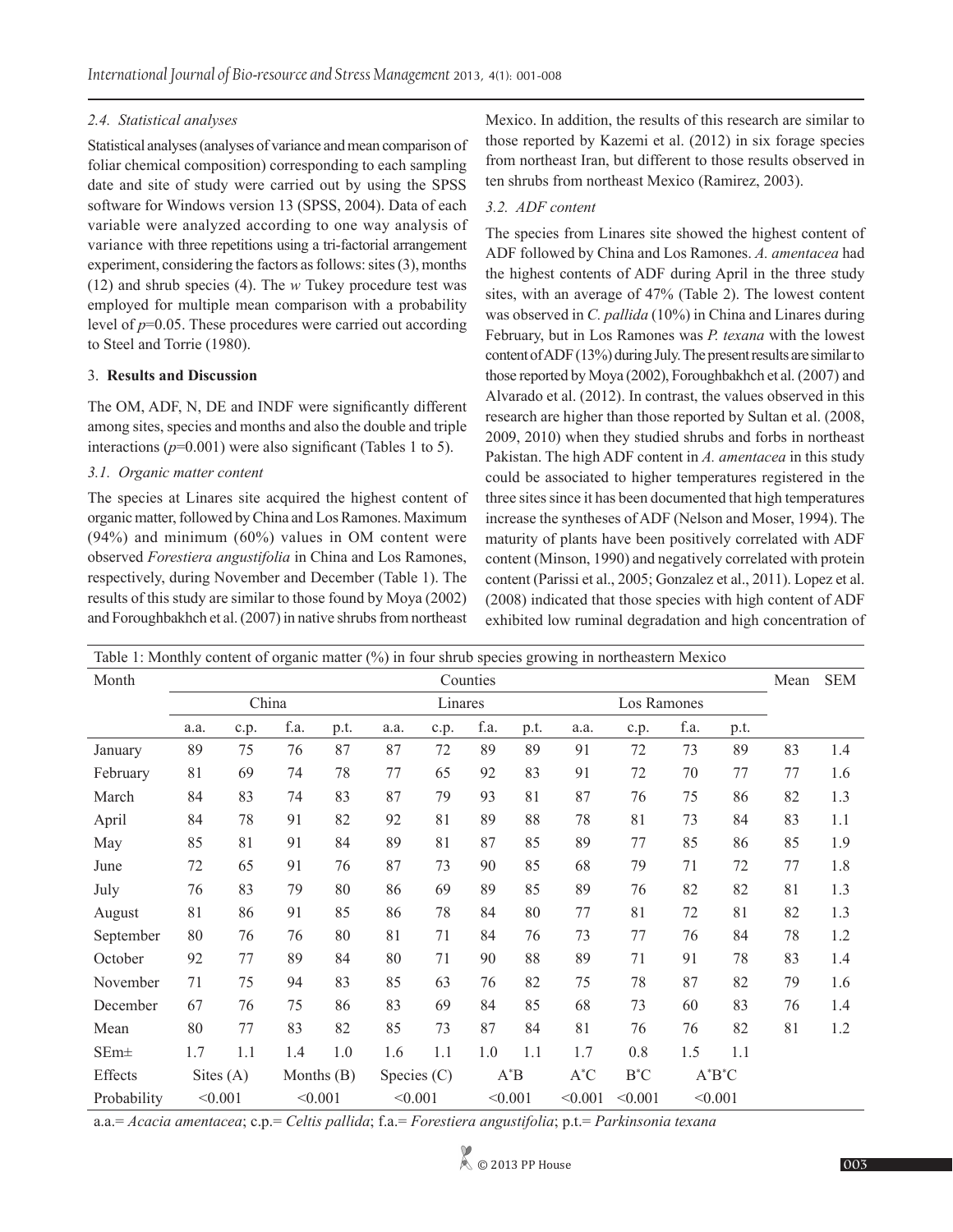NDF is associated with a lower feed intake (Fahey and Berger, 1988).

# *3.3. N content*

The plant species at the China site showed the highest nitrogen content, followed by Los Ramones and Linares (Table 3). *Parkinsonia texana* showed the highest N content (5%) in China and Los Ramones during October and January, respectively, while *F. angustifolia* displayed the lowest value (1%) in Los Ramones. The nitrogen is the most critical element in plant growth. Ramirez (2007) mentioned that N is the most important element of aminoacids and proteins in animals and plants. In this study, *P. texana* had the highest values of N because it belongs to the Leguminosae family, which are characterized to possess a deep root and nitrifying nodules, which through *Rhizobium* genera, are capable to fix nitrogen from atmosphere. Previous research has demonstrated that a high proportion of fixed nitrogen can be transferred to the no leguminous plants associated in the ecosystem. Crews and Peoples (2005) mentioned that association with nitrogen fixing species causes a spatial heterogeneity and local acceleration of the nitrogen cycle in the ecosystems. Similar nitrogen contents were reported by Alvarado et al. (2007) and Petit et al. (2010) when they analyzed the chemical composition and nitrogen fixing in forage species in Costa Rica and south of Mexico, respectively. Ruiz and Febles (1987) indicated that most nitrogen content is

found in leaves, followed by tender stems, flowers and a minor proportion in thick stems. Van Soest (1994) and Ramirez (2007) found that climatic variables (high temperatures, radiation and moisture) increased the metabolic activity and consequently the syntheses of structural compounds and conduced to diminish the content of nitrate, nitrogen, protein and water-soluble carbohydrates in forages.

# *3.4. Digestible energy content*

The values of digestible energy (DE) are shown in Table 4. The plant species at the three sites showed an average of 3.4 kcal kg-1 DM. The highest content (3.8) of DE was observed in *C. pallida* and *P. texana* in China and Los Ramones, respectively, while the lowest value was registered in *A. amentacea* and *F. angustifolia* (2.4) at the same sampling sites. The highest values apparently occurred during February and March. The values of the digestibility of dry matter (DMD) observed by Dominguez et al. (2011) were used to correlate with the digestible energy (DE) data of the present study. Based on this, it was found a positive relationship between DMD and DE  $(r = 0.98; P = 0.001)$ . Similar results were reported by Ramirez (2004), Guerrero et al. (2009) and Alvarado et al. (2012) in studies of native plants from north of Mexico. The last two authors mentioned that those equations based on ADF and N measurements reduce relative costs and frequently forage quality assessment. Alvarado et al. (2012) studied native shrubs of northeastern

| Table 2: Monthly content of acid detergent fiber (%) in four shrub species growing in northeastern Mexico |          |             |         |              |               |      |         |      |                    |             |           |      |            |     |
|-----------------------------------------------------------------------------------------------------------|----------|-------------|---------|--------------|---------------|------|---------|------|--------------------|-------------|-----------|------|------------|-----|
| Month                                                                                                     | Counties |             |         |              |               |      |         |      |                    |             |           | Mean | <b>SEM</b> |     |
|                                                                                                           |          |             | China   |              | Linares       |      |         |      |                    | Los Ramones |           |      |            |     |
|                                                                                                           | a.a.     | c.p.        | f.a.    | p.t.         | a.a.          | c.p. | f.a.    | p.t. | a.a.               | c.p.        | f.a.      | p.t. |            |     |
| January                                                                                                   | 38       | 17          | 21      | 21           | 40            | 17   | 27      | 22   | 38                 | 18          | 23        | 23   | 25         | 1.4 |
| February                                                                                                  | 29       | 10          | 13      | 17           | 25            | 10   | 23      | 14   | 29                 | 15          | 16        | 19   | 18         | 1.1 |
| March                                                                                                     | 31       | 18          | 12      | 15           | 36            | 19   | 25      | 16   | 28                 | 20          | 17        | 14   | 21         | 1.2 |
| April                                                                                                     | 47       | 27          | 29      | 22           | 48            | 19   | 33      | 33   | 46                 | 30          | 19        | 23   | 31         | 1.7 |
| May                                                                                                       | 30       | 18          | 18      | 15           | 34            | 14   | 18      | 21   | 34                 | 15          | 19        | 18   | 21         | 1.2 |
| June                                                                                                      | 28       | 19          | 18      | 15           | 33            | 17   | 20      | 18   | 31                 | 17          | 16        | 14   | 21         | 1.0 |
| July                                                                                                      | 29       | 21          | 18      | 13           | 29            | 15   | 15      | 14   | 29                 | 16          | 15        | 13   | 19         | 1.0 |
| August                                                                                                    | 31       | 21          | 16      | 15           | 28            | 16   | 16      | 17   | 30                 | 18          | 15        | 15   | 20         | 1.0 |
| September                                                                                                 | 34       | 18          | 18      | 21           | 30            | 15   | 19      | 21   | 27                 | 20          | 15        | 13   | 21         | 1.0 |
| October                                                                                                   | 45       | 18          | 27      | 23           | 44            | 22   | 24      | 26   | 31                 | 16          | 17        | 17   | 26         | 1.6 |
| November                                                                                                  | 32       | 15          | 15      | 16           | 33            | 14   | 20      | 18   | 30                 | 15          | 21        | 14   | 20         | 1.2 |
| December                                                                                                  | 33       | 18          | 19      | 15           | 34            | 15   | 24      | 21   | 35                 | 15          | 16        | 15   | 22         | 1.3 |
| Mean                                                                                                      | 34       | 18          | 19      | 17           | 35            | 16   | 22      | 20   | 32                 | 18          | 17        | 16   | 22         | 1.0 |
| $SEm\pm$                                                                                                  | 1.0      | 0.7         | 0.8     | 0.6          | 1.1           | 0.5  | 0.8     | 0.9  | 0.9                | 0.7         | 0.4       | 0.6  |            |     |
| Effects                                                                                                   |          | Sites $(A)$ |         | Months $(B)$ | Species $(C)$ |      | $A^*B$  |      | $A^*C$<br>$B^*C$   |             | $A^*B^*C$ |      |            |     |
| Probability                                                                                               | < 0.001  |             | < 0.001 |              | < 0.001       |      | < 0.001 |      | < 0.001<br>< 0.001 |             | < 0.001   |      |            |     |

a.a.= *Acacia amentacea*; c.p.= *Celtis pallida*; f.a.= *Forestiera angustifolia*; p.t.= *Parkinsonia texana*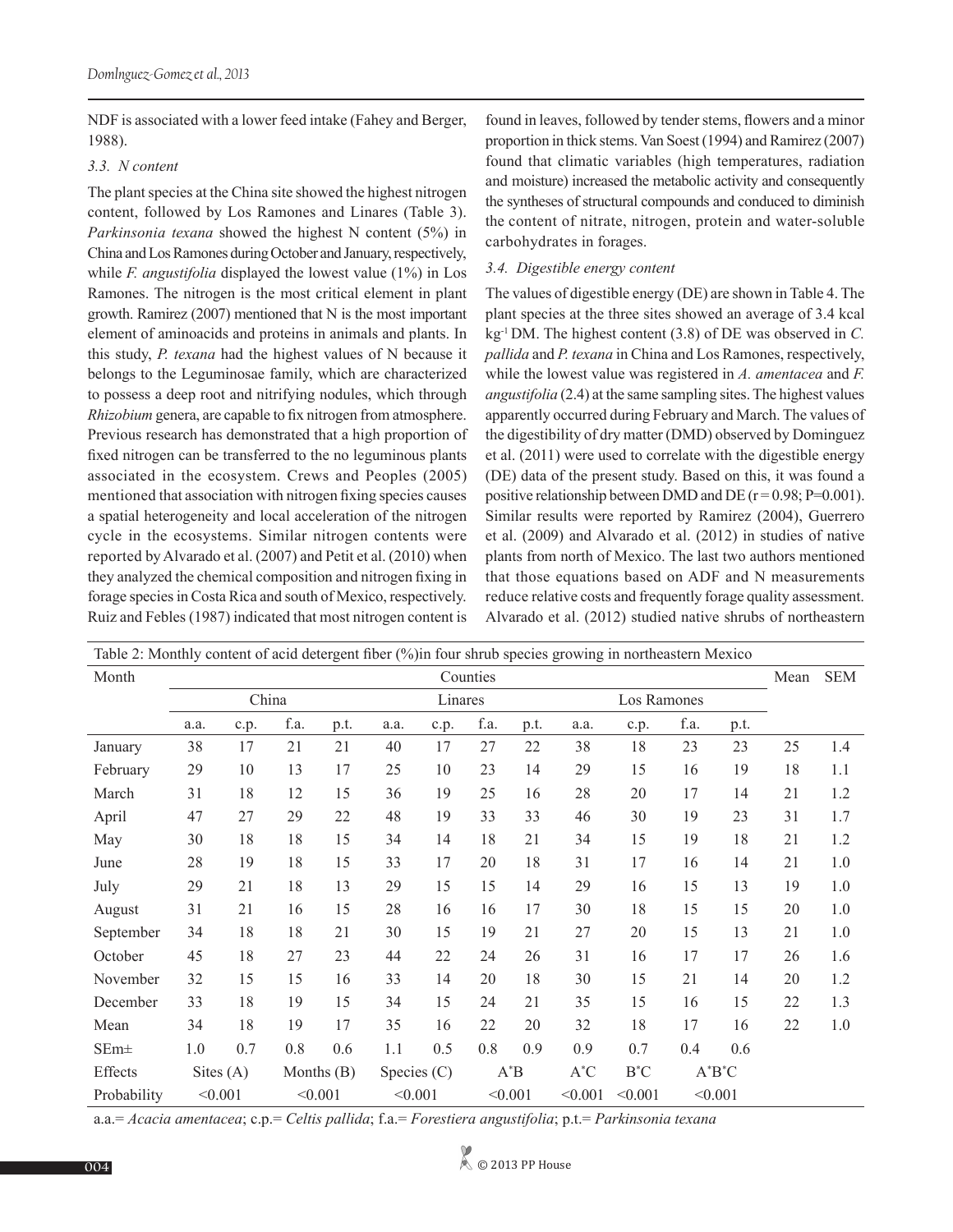*International Journal of Bio-resource and Stress Management* 2013, 4(1): 001-008

| Table 3: Monthly content of $N$ (%) in four shrub species growing in northeastern Mexico |          |             |              |      |               |      |         |      |         |             |         |           |      |            |
|------------------------------------------------------------------------------------------|----------|-------------|--------------|------|---------------|------|---------|------|---------|-------------|---------|-----------|------|------------|
| Month                                                                                    | Counties |             |              |      |               |      |         |      |         |             |         |           | Mean | <b>SEM</b> |
|                                                                                          |          | China       |              |      | Linares       |      |         |      |         | Los Ramones |         |           |      |            |
|                                                                                          | a.a.     | c.p.        | f.a.         | p.t. | a.a.          | c.p. | f.a.    | p.t. | a.a.    | c.p.        | f.a.    | p.t.      |      |            |
| January                                                                                  | 2.2      | 2.5         | 2.4          | 3.4  | 2.1           | 2.5  | 1.8     | 3.0  | 2.3     | 2.4         | 2.4     | 4.0       | 2.6  | 0.10       |
| February                                                                                 | 2.3      | 2.8         | 2.6          | 3.3  | 3.3           | 2.3  | 2.5     | 3.2  | 2.4     | 2.2         | 2.1     | 3.7       | 2.7  | 0.08       |
| March                                                                                    | 3.0      | 4.1         | 2.8          | 3.2  | 2.6           | 2.7  | 2.3     | 3.2  | 2.8     | 3.0         | 2.2     | 2.6       | 2.9  | 0.09       |
| April                                                                                    | 2.4      | 3.1         | 1.9          | 3.7  | 2.2           | 3.2  | 1.8     | 3.3  | 2.2     | 3.1         | 2.1     | 3.0       | 2.7  | 0.11       |
| May                                                                                      | 2.1      | 3.4         | 1.6          | 2.8  | 2.1           | 3.6  | 1.6     | 2.7  | 2.3     | 3.2         | 1.4     | 3.2       | 2.5  | 0.12       |
| June                                                                                     | 2.2      | 3.4         | 1.7          | 3.6  | 2.1           | 3.3  | 1.7     | 3.0  | 2.3     | 3.3         | 3.1     | 3.1       | 2.7  | 0.11       |
| July                                                                                     | 2.2      | 3.6         | 3.6          | 3.3  | 2.1           | 2.8  | 1.8     | 3.4  | 2.0     | 3.2         | 1.5     | 2.9       | 2.7  | 0.12       |
| August                                                                                   | 2.2      | 3.5         | 1.7          | 3.5  | 1.9           | 3.0  | 1.6     | 3.3  | 2.4     | 2.7         | 2.2     | 2.9       | 2.6  | 0.11       |
| September                                                                                | 2.4      | 3.6         | 3.6          | 4.5  | 2.5           | 3.6  | 2.0     | 3.2  | 2.4     | 3.2         | 3.0     | 3.4       | 3.1  | 0.12       |
| October                                                                                  | 2.7      | 3.1         | 2.3          | 3.5  | 2.4           | 3.3  | 2.0     | 3.4  | 2.2     | 3.3         | 1.7     | 3.5       | 2.8  | 0.11       |
| November                                                                                 | 2.5      | 3.1         | 2.0          | 3.8  | 2.7           | 3.3  | 2.0     | 3.5  | 2.5     | 3.0         | 1.6     | 3.2       | 2.8  | 0.11       |
| December                                                                                 | 2.4      | 2.7         | 1.9          | 3.7  | 2.7           | 2.8  | 2.1     | 3.4  | 2.2     | 2.9         | 2.0     | 3.5       | 2.7  | 0.10       |
| Mean                                                                                     | 2.4      | 3.3         | 2.3          | 3.5  | 2.4           | 3.0  | 1.9     | 3.2  | 2.3     | 3.0         | 2.1     | 3.3       | 2.7  | 0.16       |
| $SEm\pm$                                                                                 | 0.04     | 0.08        | 0.11         | 0.07 | 0.07          | 0.07 | 0.04    | 0.04 | 0.04    | 0.06        | 0.09    | 0.07      |      |            |
| Effects                                                                                  |          | Sites $(A)$ | Months $(B)$ |      | Species $(C)$ |      | $A^*B$  |      | $A^*C$  | $B^*C$      |         | $A^*B^*C$ |      |            |
| Probability                                                                              | < 0.001  |             | < 0.001      |      | < 0.001       |      | < 0.001 |      | < 0.001 | < 0.001     | < 0.001 |           |      |            |

a.a.= *Acacia amentacea*; c.p.= *Celtis pallida*; f.a.= *Forestiera angustifolia*; p.t.= *Parkinsonia texana*

| Table 4: Monthly content of digestible energy (kcal g <sup>-1</sup> DM) in four shrub species growing in northeastern Mexico |         |             |         |              |               |         |          |        |         |             |         |           |     |            |
|------------------------------------------------------------------------------------------------------------------------------|---------|-------------|---------|--------------|---------------|---------|----------|--------|---------|-------------|---------|-----------|-----|------------|
| Month                                                                                                                        |         |             |         |              |               |         | Counties |        |         |             |         |           |     | <b>SEM</b> |
|                                                                                                                              |         | China       |         |              |               | Linares |          |        |         | Los Ramones |         |           |     |            |
|                                                                                                                              | a.a.    | c.p.        | f.a.    | p.t.         | a.a.          | c.p.    | f.a.     | p.t.   | a.a.    | c.p.        | f.a.    | p.t.      |     |            |
| January                                                                                                                      | 2.8     | 3.5         | 3.4     | 3.5          | 3.5           | 3.1     | 3.4      | 2.8    | 3.3     | 3.5         | 2.8     | 3.5       | 3.2 | 0.05       |
| February                                                                                                                     | 3.1     | 3.8         | 3.7     | 3.6          | 3.8           | 3.3     | 3.7      | 3.1    | 3.5     | 3.6         | 3.1     | 3.8       | 3.5 | 0.04       |
| March                                                                                                                        | 3.1     | 3.7         | 3.7     | 3.7          | 3.5           | 3.2     | 3.7      | 3.2    | 3.5     | 3.6         | 3.1     | 3.7       | 3.4 | 0.05       |
| April                                                                                                                        | 2.4     | 3.2         | 3.0     | 3.5          | 3.5           | 2.9     | 3.1      | 2.5    | 3.4     | 3.4         | 2.4     | 3.2       | 3.0 | 0.07       |
| May                                                                                                                          | 3.0     | 3.6         | 3.4     | 3.6          | 3.7           | 3.4     | 3.4      | 2.9    | 3.3     | 3.6         | 3.0     | 3.6       | 3.4 | 0.05       |
| June                                                                                                                         | 3.1     | 3.6         | 3.4     | 3.7          | 3.6           | 3.3     | 3.6      | 3.0    | 3.6     | 3.7         | 3.1     | 3.6       | 3.4 | 0.04       |
| July                                                                                                                         | 3.1     | 3.5         | 3.6     | 3.8          | 3.6           | 3.5     | 3.7      | 3.1    | 3.5     | 3.7         | 3.1     | 3.5       | 3.5 | 0.04       |
| August                                                                                                                       | 3.0     | 3.5         | 3.5     | 3.7          | 3.6           | 3.5     | 3.6      | 3.1    | 3.6     | 3.7         | 3.0     | 3.5       | 3.4 | 0.04       |
| September                                                                                                                    | 2.9     | 3.6         | 3.6     | 3.6          | 3.7           | 3.4     | 3.5      | 3.2    | 3.7     | 3.8         | 2.9     | 3.6       | 3.5 | 0.04       |
| October                                                                                                                      | 2.6     | 3.6         | 3.2     | 3.4          | 3.5           | 3.2     | 3.3      | 3.0    | 3.5     | 3.7         | 2.6     | 3.6       | 3.3 | 0.06       |
| November                                                                                                                     | 3.0     | 3.7         | 3.5     | 3.7          | 3.7           | 3.4     | 3.6      | 3.1    | 3.3     | 3.7         | 3.0     | 3.7       | 3.4 | 0.05       |
| December                                                                                                                     | 3.0     | 3.5         | 3.4     | 3.7          | 3.6           | 3.3     | 3.5      | 2.9    | 3.5     | 3.7         | 3.0     | 3.5       | 3.4 | 0.05       |
| Mean                                                                                                                         | 2.9     | 3.6         | 3.5     | 3.6          | 3.6           | 3.3     | 3.5      | 3.0    | 3.5     | 3.6         | 2.9     | 3.6       | 3.0 | 0.05       |
| $SEm\pm$                                                                                                                     | 0.04    | 0.02        | 0.03    | 0.02         | 0.02          | 0.03    | 0.03     | 0.03   | 0.02    | 0.02        | 0.04    | 0.02      |     |            |
| Effects                                                                                                                      |         | Sites $(A)$ |         | Months $(B)$ | Species $(C)$ |         |          | $A^*B$ | $A^*C$  | $B^*C$      |         | $A^*B^*C$ |     |            |
| Probability                                                                                                                  | < 0.001 |             | < 0.001 |              | < 0.001       |         | < 0.001  |        | < 0.001 | < 0.001     | < 0.001 |           |     |            |

a.a.= *Acacia amentacea*; c.p.= *Celtis pallida*; f.a.= *Forestiera angustifolia*; p.t.= *Parkinsonia texana*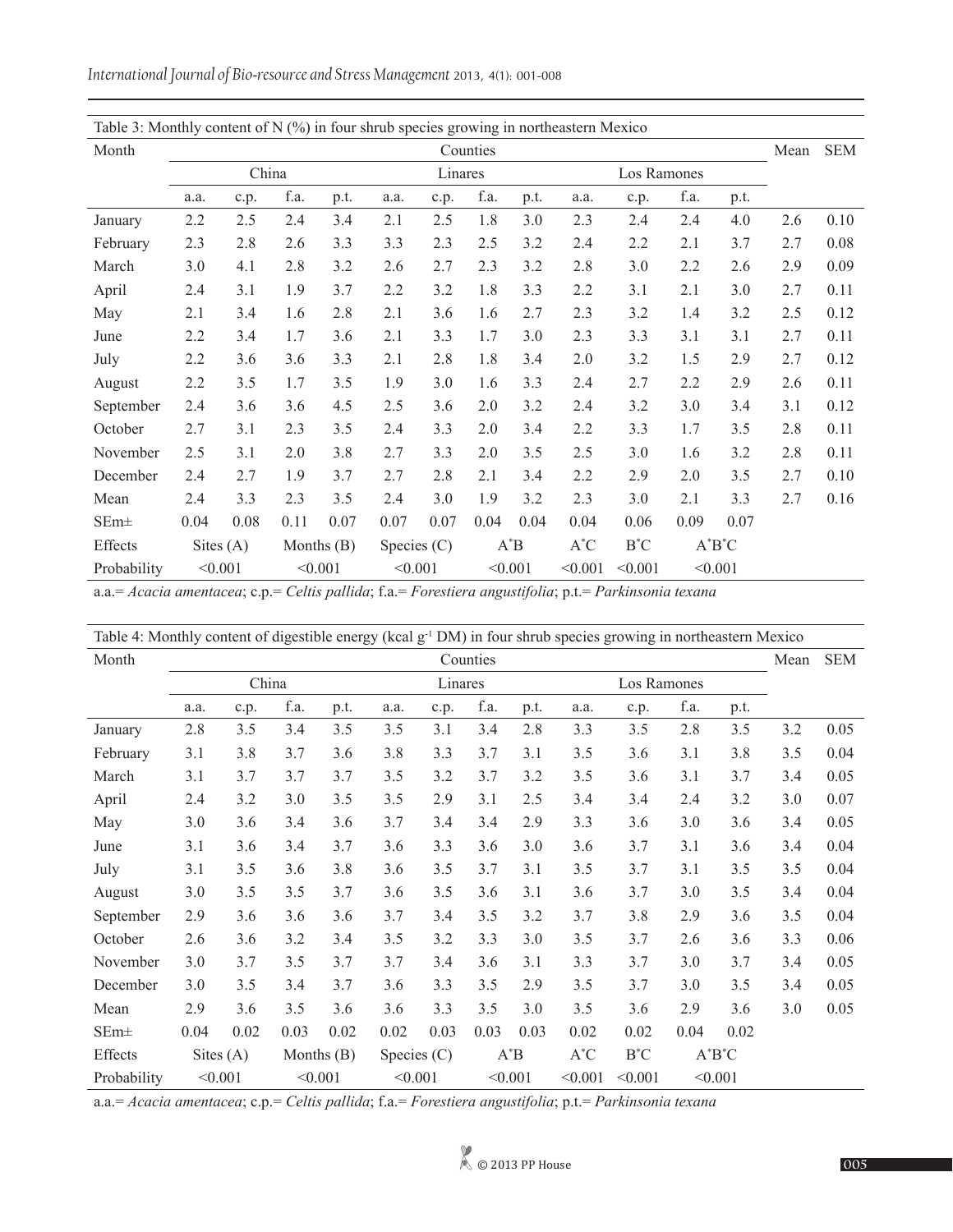Mexico and found a range between 2.9 and 3.7 kcal kg<sup>-1</sup> DM in *C. pallida, F. angustifolia* and *A. amentacea* during eight seasons in two years of study (summer 2004 to spring 2006). These findings agree with the results observed for the same shrub species of this study. Benavides (1999) evaluated trees and shrubs used as forage in Costa Rica and reported values of 2.1 kcal kg-1 DM, while Hussain and Durrani (2009) studied 10 species of forage plants in Pakistan documenting an average of 2.9 Mcal kg-1 DM, and in the same latitude at the United Arab

Emirates it was reported a range of  $3.5$  Mcal kg<sup>-1</sup> DM in five range species by Shaltout et al. (2008).

# *3.5. Insoluble neutral detergent fiber content*

The values of INDF are shown in Table 5. The species of Linares site presented the highest content of INDF, followed by China and Los Ramones. *A. amentacea* and *F. angustifolia* showed the highest content (80 g kg $^{-1}$ DM) in China and Los Ramones, respectively, during October, while the lowest value

| Table 5: Monthly content of insoluble neutral detergent fiber (g $kg-1 DM$ ) in four shrub species growing in northeastern Mexico |          |             |         |              |               |         |         |      |                    |             |           |              |    |            |
|-----------------------------------------------------------------------------------------------------------------------------------|----------|-------------|---------|--------------|---------------|---------|---------|------|--------------------|-------------|-----------|--------------|----|------------|
| Month                                                                                                                             | Counties |             |         |              |               |         |         |      |                    |             |           |              |    | <b>SEM</b> |
|                                                                                                                                   |          | China       |         |              |               | Linares |         |      |                    | Los Ramones |           |              |    |            |
|                                                                                                                                   | a.a.     | c.p.        | f.a.    | p.t.         | a.a.          | c.p.    | f.a.    | p.t. | a.a.               | c.p.        | f.a.      | p.t.         |    |            |
| January                                                                                                                           | 55       | 11          | 17      | 26           | 14            | 32      | 24      | 54   | 21                 | 29          | 55        | 11           | 29 | 2.7        |
| February                                                                                                                          | 44       | 1           | 9       | 22           | $\mathbf{1}$  | 37      | 20      | 45   | 10                 | 29          | 44        | $\mathbf{1}$ | 22 | 2.6        |
| March                                                                                                                             | 49       | 11          | 7       | 20           | 18            | 41      | 23      | 45   | 18                 | 19          | 49        | 11           | 26 | 2.4        |
| April                                                                                                                             | 76       | 36          | 50      | 27           | 18            | 55      | 51      | 68   | 16                 | 29          | 76        | 36           | 45 | 3.6        |
| May                                                                                                                               | 48       | 20          | 24      | 21           | 15            | 29      | 40      | 57   | 27                 | 25          | 48        | 20           | 31 | 2.6        |
| June                                                                                                                              | 45       | 26          | 26      | 22           | 19            | 33      | 30      | 51   | 18                 | 22          | 45        | 26           | 31 | 2.2        |
| July                                                                                                                              | 41       | 26          | 23      | 17           | 12            | 19      | 19      | 45   | 18                 | 16          | 41        | 26           | 25 | 1.9        |
| August                                                                                                                            | 49       | 25          | 21      | 23           | 15            | 20      | 26      | 49   | 16                 | 21          | 49        | 25           | 27 | 2.0        |
| September                                                                                                                         | 56       | 19          | 24      | 34           | 13            | 30      | 37      | 44   | 16                 | 17          | 56        | 19           | 30 | 2.3        |
| October                                                                                                                           | 81       | 14          | 45      | 41           | 19            | 40      | 49      | 48   | 25                 | 26          | 81        | 14           | 40 | 3.6        |
| November                                                                                                                          | 48       | 10          | 18      | 21           | 8             | 29      | 27      | 47   | 35                 | 19          | 48        | 10           | 28 | 2.7        |
| December                                                                                                                          | 53       | 16          | 27      | 21           | 12            | 40      | 35      | 54   | 19                 | 20          | 53        | 16           | 30 | 2.8        |
| Mean                                                                                                                              | 54       | 18          | 24      | 25           | 14            | 34      | 32      | 51   | 20                 | 23          | 54        | 18           | 30 | 2.2        |
| <b>SEM</b>                                                                                                                        | 2.1      | 1.5         | 2.1     | 1.1          | 0.9           | 1.6     | 1.8     | 1.2  | 1.1                | 0.8         | 2.1       | 1.5          |    |            |
| Effects                                                                                                                           |          | Sites $(A)$ |         | Months $(B)$ | Species $(C)$ |         | $A^*B$  |      | $A^*C$<br>$B^*C$   |             | $A^*B^*C$ |              |    |            |
| Probability                                                                                                                       | < 0.001  |             | < 0.001 |              | < 0.001       |         | < 0.001 |      | < 0.001<br>< 0.001 |             | < 0.001   |              |    |            |

a.a.= *Acacia amentacea*; c.p.= *Celtis pallida*; f.a.= *Forestiera angustifolia*; p.t.= *Parkinsonia texana*

was 12 g kg-1 DM (*C. pallida* in China and *P. texana* in Los Ramones) during February. The values of DMD were used to correlate with INDF of the present study and a negative relationship was found  $(r = -0.84; P = 0.001)$ . A similar response trend was reported by Ramirez et al. (2009) who found that INDF of native grasses growing in northeastern Mexico was negatively correlated with DMD. Besides, Jancik et al. (2008) argued that the INDF content of grasses increased during plant maturation. In another study, Alvarado et al. (2012) found a negative correlation between these two nutritive parameters.

# **4. Conclusions**

Chemical composition suggests that *C. pallida* and *P. texana* have potential as forage for ruminants, contrary to *A. amentacea*  and *F. angustifolia* because their high content of acid detergent fiber and insoluble neutral detergent fiber and low content of digestible energy. However, more research about selectivity, palatability and digestibility is required. During early year the variables of chemical composition indicate better quality were OM, N, DE, while the worst were ADF, INDF during late year. The studied species could be considered as protein source because their nitrogen content, providing good conditions to microbial growing in the rumen.

# **5. Acknowledgements**

Valuable technical assistance provided by Elsa Dolores Gonzalez Serna, Manuel Hernandez Charles and Christian Marroquin is gratefully acknowledged. The authors appreciate and wish to thank too the land owner of the *El Abuelo and Zaragoza Ranch* to carry out this study. This research was funded by Consejo Nacional de Ciencia y Tecnologia (CONACyT) through a scholarship awarded to the first author to pursue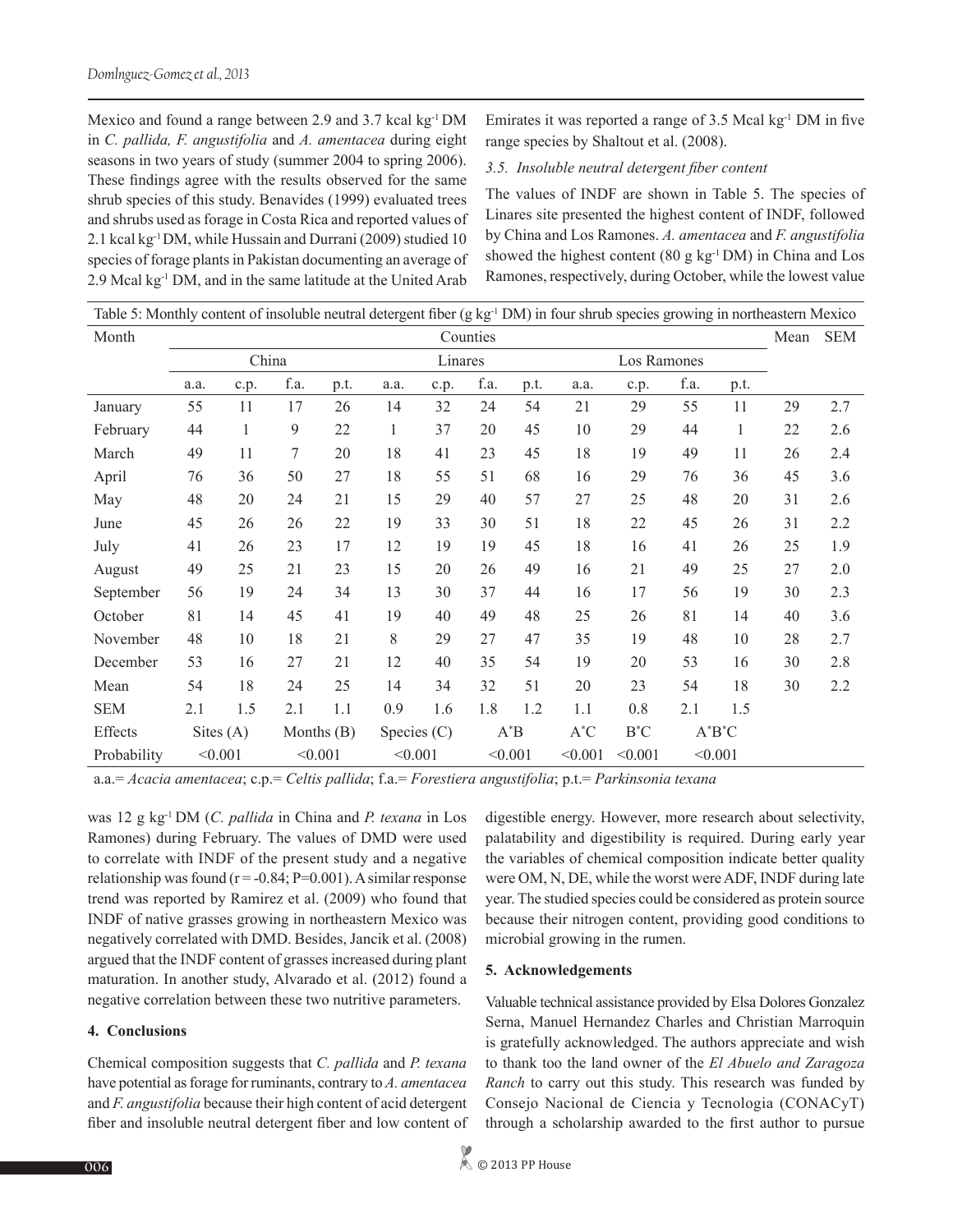doctoral studies.

# **6. References**

- Alanis, G., Cano, G., Rovalo, M., 1996. Vegetacion y flora de Nuevo Leon: Una guia version-ecologica. Edicion y publicacion CEMEX. Monterrey, N.L. Mexico, 251.
- Alvarado, M., Rodriguez, J., Cerrato, M., 2007. Concentracion de carbono y nitrogeno a seis frecuencias de poda en *Gliricidia sepium* y *Erythrina* sp. Tierra Tropical 3(2), 211-220.
- Alvarado, M.S., Gonzalez, R.H., Ramirez, L.R.G., Cantu, S.I., Gomez, M.M.V., Cotera, C.M., Jurado, Y.E., Dominguez, G.T.G., 2012. Chemical composition of shrubs browsed by white-tailed deer (*Odocoileus virginianus* texanus). Journal of Animal and Veterinary Advances (in press).
- AOAC., 1995. Official Methods of Analysis. Vol. II (16<sup>th</sup> Edn). Association of Official Analytical Chemist International. Gaitherisburg, Maryland. Chapter 32, 24.
- AOAC., 1997. Official Methods of Analysis. (16th Edn). Association of Official Analytical Chemists, Gaithersburg, USA, 1298.
- Benavides, J.E., 1999. Arboles y arbustos forrajeros: una alternativa agroforestal para la ganaderia. In Rosales, M., Murgueitio, E., Osorio, H., Sanchez, M.D., Speedy, A., (eds). Agroforesteria para la Produccion Animal en Latinoamerica, 367-394.
- Bernal, B.L.C., 2007. Efecto de las mezclas de las leguminosas *Calliandra calothyrsus*, *Flemingia macrophylla*, *Cratylia argentea* y *Vigna unguiculata* ensiladas y henificadas sobre los parametros de fermentacion ruminal in vitro y produccion de leche en bovinos. Tesis de Maestria. Colombia: Universidad Nacional de Colombia. Palmira, 112.
- Crews, T.E., Peoples, M.B., 2005. Can the synchrony of nitrogen supply and crop demand be improved in legume and fertilizer-based agroecosystems? A review. Nutrient Cycling in Agroecosystems 72(2), 101-120.
- Diamond, D.D., Riskind, D., Orzell, S.L., 1987. A framework for plant community classification in Texas. Texas Journal of Science 39(3), 203-221.
- Dominguez, G.T.G., Gonzalez, R.H., Guerrero, C.M., Cerrillo, S.M.A., Juarez, R.A.S., Alvarado, M.S., Ramirez, L.R.G., 2011. Influencia del polietilen glicol sobre los parametros de produccion de gas *in vitro* en cuatro forrajeras nativas consumidas por el venado cola blanca. Revista Chapingo Serie Ciencias Forestales y del Ambiente 17, 21-31.
- Everitt, J.H., Drawe, D.L., Lonard, R.I., 2002. Trees, Shrubs and Cacti of South Texas. Texas Tech University Press, Lubbock, Texas, USA, 12-24.
- Fahey, G.C., Berger, L.L., 1988. Carbohydrate nutrition in ruminants. In: Church, D.C., (ed.). The Ruminant Animal Digestive Physiology and Nutrition. Prentice Hall, N.J, 269-297.
- Fonnesbeck, P.V., Clark, D.H., Garret, W.N., Speth, C.F., 1984. Predicting energy utilization from alfalfa hay from the Western Region. Proceedings American Society of Animal

Science (Western Section) 35, 305-308.

- Foroughbakhch, R., Hernandez, P.J.L., Ramirez, R., Alvarado, M.A., Gonzalez de Leon, O.A., Baddi, M.H., 2007. Seasonal dynamics of the leaf nutrient profile of 20 native shrubs in Northeastern Mexico. Journal of Animal and Veterinary Advances 6(8), 1000-1005.
- Gonzalez, I., Betancourt, M., Fuenmayor, A., Lugo, M., 2011. Produccion y composicion quimica de forrajes de dos especies de pasto Elefante (*Pennisetum* sp.) en el Noroccidente de Venezuela Zootecnia Tropical 29(1), 103-112.
- Gonzalez, M.F., 1972. La vegetacion del noreste de Tamaulipas. Anales del Instituto de Biologia de la UNAM, serie Botanica 43(1), 11-50.
- Gonzalez, R.H., Cantu, S.I., 2001. Adaptacion a la sequia de plantas arbustivas del matorral espinoso tamaulipeco. CIENCIA UANL 4(4), 454-461.
- Gonzalez, R.H., Cantu, S.I., Gomez, M.M.V., Ramirez, L.R.G. 2004. Plant water relations of thornscrub shrub species, northeastern Mexico. Journal of Arid Environments 58, 483-503.
- Guerrero, C.M., 2008. Valor nutricional de forrajes nativos del norte de Mexico. Tesis de doctorado. Facultad de Ciencias Biologicas, UANL. San Nicolas de los Garza, Nuevo Leon, 135.
- Guerrero, C.M., Ramirez, R.G., Cerrillo, S.M.A., Montoya, E.R., Nevarez, C.G., Juarez, R.A.S., 2009. Chemical composition and rumen digestion of dry matter and crude protein of native forages. Journal of Animal and Veterinary Advances 8, 408-412.
- Hussain, F., Durrani, M.J., 2009. Nutritional evaluation of some forage plants from harboi rangeland, Kalat, Pakistan. Pakistan Journal of Botany 41(3), 1137-1154.
- INEGI, 2002. Uso actual del suelo en los nucleos agrarios. Aspectos geograficos de Nuevo Leon. Consultado el 09 de mayo de 2009. Pagina Web del Instituto Nacional deEstadistica, Geografia. Available at http://nl.inegi. gob.x/territorio/espanol/cartcat/uso.html.
- Jancik, F., Homolka, P., Cermak, B., Lad, F., 2008. Determination of indigestible neutral detergent fibre contents of grasses and its prediction from chemical composition. Czech Journal of Animal Science 53(3), 128-135.
- Jurado, E., Reid, N., 1989. Influencia de factores Edaficos, topograficos y perturbacion sobre el matorral tamaulipeco en linares, Nuevo Leon, Reporte Cientifico Num. 10. Facultad de Ciencias Forestales UANL. Monterrey, Nuevo Leon, Mexico, 43.
- Kazemi, M., Tahmasbi, A.M., Naserian, A.A., Valizadeh, R., Moheghi, M.M., 2012. Potential nutritive value of some forage species used as ruminants feed in Iran. African Journal of Biotechnology 11(57), 12110-12117.
- Lopez, H.M.A., Rivera, L.J.A., Ortega, R.J.L., Escobedo, M.G., Magana, M.M.A., Sangines, G.J.R., Sierra, V.A.C., 2008.